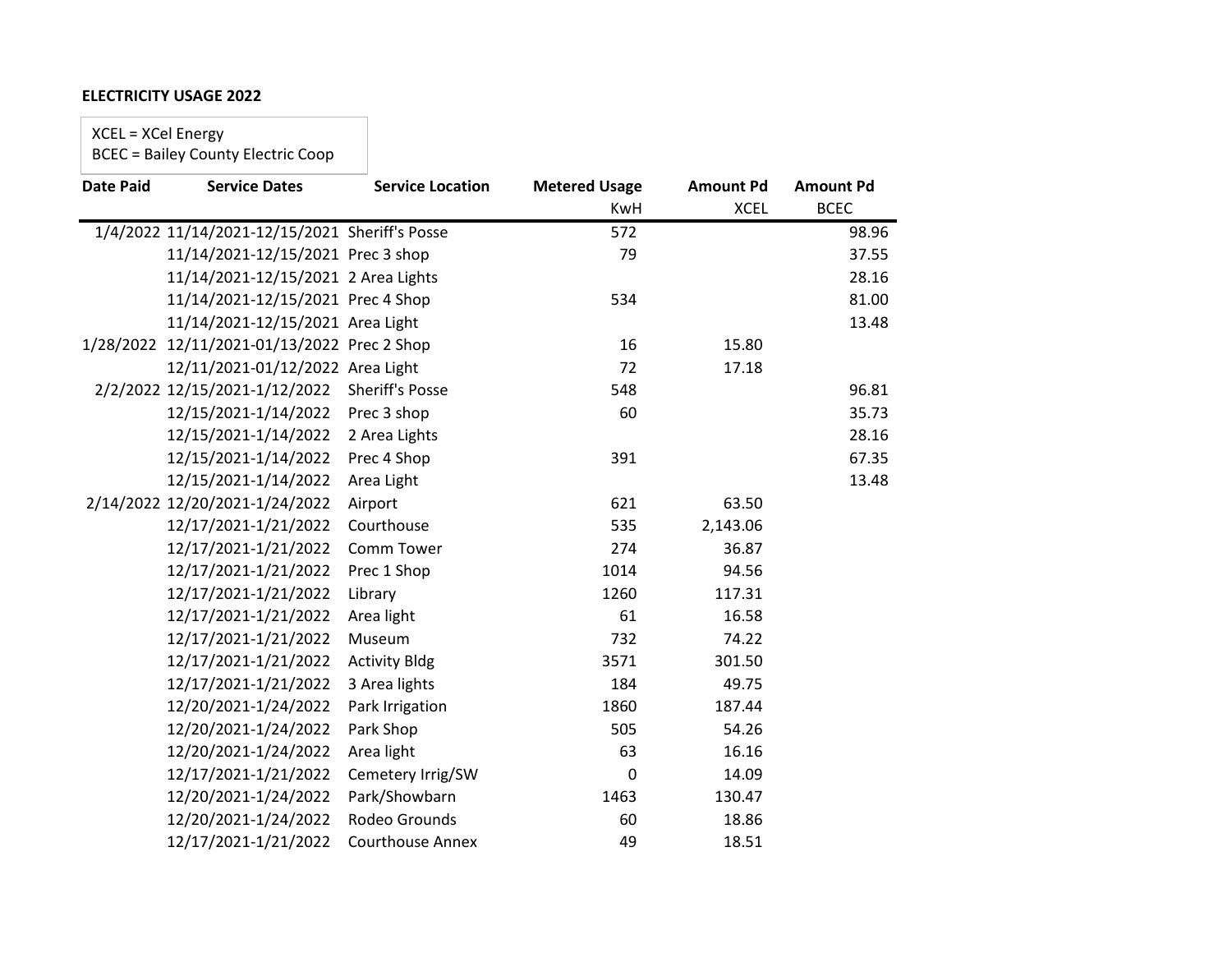### **ELECTRICITY USAGE 2022**

XCEL = XCel Energy

BCEC = Bailey County Electric Coop

| <b>Date Paid</b> | <b>Service Dates</b>          | <b>Service Location</b> | <b>Metered Usage</b> | <b>Amount Pd</b> | <b>Amount Pd</b> |
|------------------|-------------------------------|-------------------------|----------------------|------------------|------------------|
|                  |                               |                         | <b>KwH</b>           | <b>XCEL</b>      | <b>BCEC</b>      |
|                  | 12/17/2021-1/21/2022          | Cemetery Shop           | 20                   | 15.68            |                  |
|                  | 12/17/2021-1/21/2022          | Well @ SE Corner        | $\mathbf 0$          | 14.09            |                  |
| 2/25/2022        | 1/13/2022-2/11/2022           | Prec 2 Shop             | 68                   | 20.38            |                  |
|                  | 1/13/2022-2/11/2022           | Area light              | 66                   | 17.32            |                  |
|                  | 3/14/2022 1/14/2022-2/14/2022 | Prec 3 shop             | 33                   |                  | 33.24            |
|                  | 1/14/2022-2/14/2022           | 2 Area Lights           | $\mathbf 0$          |                  | 28.43            |
|                  | 1/14/2022-2/14/2022           | Prec 4 Shop             | 437                  |                  | 72.83            |
|                  | 1/14/2022-2/14/2022           | Area Light              | $\mathbf 0$          |                  | 13.64            |
|                  | 1/14/2022-2/22/2022           | Airport                 | 403                  | 49.29            |                  |
|                  | 1/21/2022-2/21/2022           | Courthouse              | 526                  | 2,519.41         |                  |
|                  | 1/20/2022-2/21/2022           | Comm Tower              | 449                  | 54.47            |                  |
|                  | 1/24/2022-2/22/2022           | Prec 1 Shop             | 596                  | 66.15            |                  |
|                  | 1/20/2022-2/21/2022           | Library                 | 1270                 | 127.58           |                  |
|                  | 1/20/2022-2/20/2022           | Area light              | 62                   | 16.83            |                  |
|                  | 1/20/2022-2/21/2022           | Museum                  | 667                  | 73.89            |                  |
|                  | 1/20/2022-2/21/2022           | <b>Activity Bldg</b>    | 4251                 | 365.34           |                  |
|                  | 1/20/2022-2/20/2022           | 3 Area lights           | 185                  | 50.48            |                  |
|                  | 1/24/2022-2/22/2022           | Park Irrigation         | 1231                 | 166.93           |                  |
|                  | 1/24/2022-2/22/2022           | Park Shop               | 532                  | 60.56            |                  |
|                  | 1/24/2022-2/21/2022           | Area light              | 56                   | 16.24            |                  |
|                  | 1/24/2022-2/22/2022           | Cemetery Irrig/SW       | $\pmb{0}$            | 14.09            |                  |
|                  | 1/24/2022-2/22/2022           | Park/Showbarn           | 471                  | 55.22            |                  |
|                  | 1/24/2022-2/22/2022           | Rodeo Grounds           | 0                    | 14.09            |                  |
|                  | 1/20/2022-2/21/2022           | <b>Courthouse Annex</b> | 45                   | 18.53            |                  |
|                  | 1/24/2022-2/22/2022           | Cemetery Shop           | 454                  | 53.75            |                  |
|                  | 1/24/2022-2/22/2022           | Well @ SE Corner        | $\pmb{0}$            | 14.09            |                  |
|                  | 3/30/2022 2/11/2022-3/16/2022 | Prec 2 Shop             | 73                   | 22.14            |                  |
|                  | 2/11/2022-3/16/2022           | Area light              | 77                   | 17.74            |                  |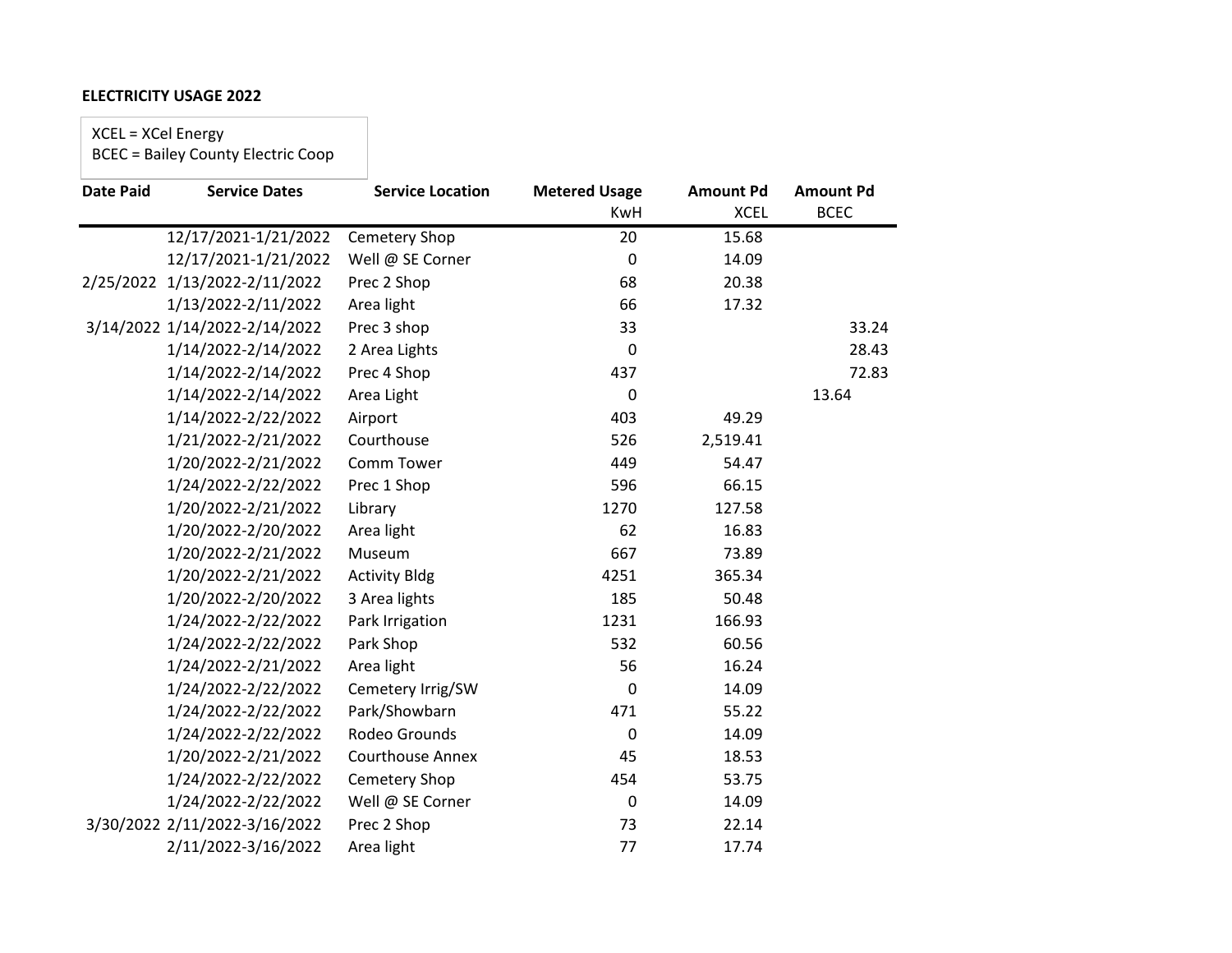### **ELECTRICITY USAGE 2022**

XCEL = XCel Energy

BCEC = Bailey County Electric Coop

| <b>Date Paid</b> | <b>Service Dates</b>          | <b>Service Location</b> | <b>Metered Usage</b> | <b>Amount Pd</b> | <b>Amount Pd</b> |
|------------------|-------------------------------|-------------------------|----------------------|------------------|------------------|
|                  |                               |                         | <b>KwH</b>           | <b>XCEL</b>      | <b>BCEC</b>      |
|                  | 3/30/2022 2/22/2022-3/24/2022 | Airport                 | 303                  | 45.19            |                  |
|                  | 2/21/2022-3/23/2022           | Courthouse              | 450                  | 2,433.16         |                  |
|                  | 2/21/2022-3/23/2022           | Comm Tower              | 243                  | 40.15            |                  |
|                  | 2/22/2022-3/24/2022           | Prec 1 Shop             | 622                  | 77.29            |                  |
|                  | 2/21/2022-3/23/2022           | Library                 | 1069                 | 125.40           |                  |
|                  | 2/21/2022-3/23/2022           | Area light              | 56                   | 16.81            |                  |
|                  | 2/21/2022-3/23/2022           | Museum                  | 613                  | 78.34            |                  |
|                  | 2/21/2022-3/23/2022           | <b>Activity Bldg</b>    | 3675                 | 423.12           |                  |
|                  | 2/21/2022-3/23/2022           | 3 Area lights           | 167                  | 50.39            |                  |
|                  | 2/22/2022-3/24/2022           | Park Irrigation         | 2210                 | 254.48           |                  |
|                  | 2/22/2022-3/24/2022           | Park Shop               | 436                  | 58.59            |                  |
|                  | 2/22/2022-3/24/2022           | Area light              | 56                   | 16.32            |                  |
|                  | 2/22/2022-3/24/2022           | Cemetery Irrig/SW       | 0                    | 14.70            |                  |
|                  | 2/22/2022-3/24/2022           | Park/Showbarn           | 418                  | 56.76            |                  |
|                  | 6/21/2021-2/22/2022           | Rodeo Grounds           | <b>CORR BILLING</b>  | (159.63)         |                  |
|                  | 6/21/2022-2/2/2022            | Rodeo Grounds           | 45                   | 106.14           |                  |
|                  | 2/21/2022-3/23/2022           | <b>Courthouse Annex</b> | 66                   | 21.90            |                  |
|                  | 2/22/2022-3/24/2022           | Cemetery Shop           | 645                  | 79.60            |                  |
|                  | 2/22/2022-3/24/2022           | Well @ SE Corner        | $\mathbf 0$          | 14.70            |                  |
|                  | 4/11/2022 2/14/2022-3/14/2022 | Prec 3 shop             | 53                   |                  | 35.20            |
|                  | 2/14/2022-3/14/2022           | 2 Area Lights           | $\mathbf 0$          |                  | 28.43            |
|                  | 2/14/2022-3/14/2022           | Prec 4 Shop             | 372                  |                  | 66.46            |
|                  | 2/14/2022-3/14/2022           | Area Light              | $\mathbf 0$          |                  | 13.64            |
|                  | 4/27/2022 3/16/2022-4/14/2022 | Prec 2 Shop             | 58                   | 20.54            |                  |
|                  | 3/16/2022-4/13/2022           | Area light              | 65                   | 17.00            |                  |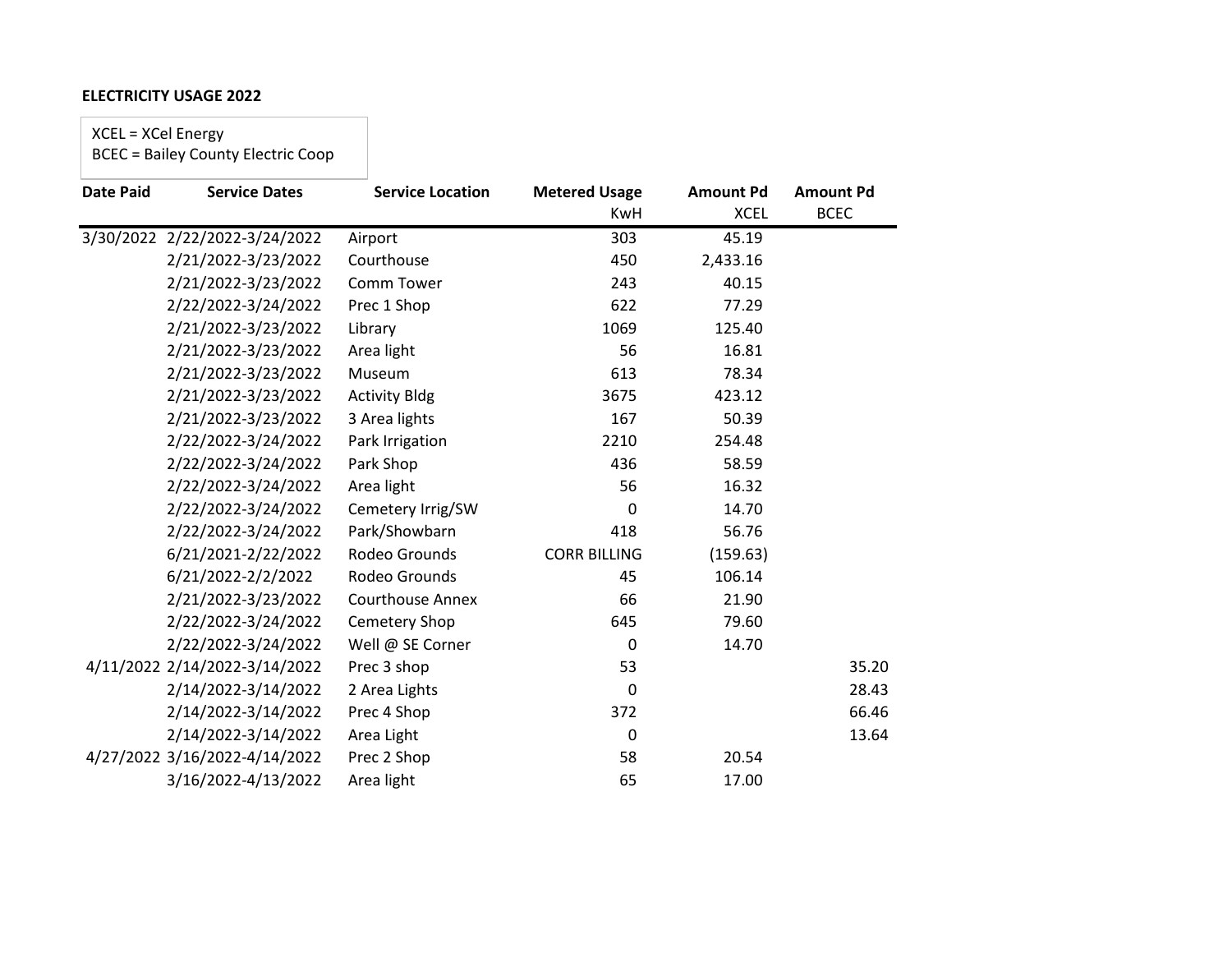# **NATURAL GAS USAGE 2022**

City of Mrtn = City of Morton WTG = West Texas Gas Inc City of Wht = City of Whiteface

| <b>Date Paid</b> | <b>Service Dates</b>                        | <b>Service Location</b> | <b>Metered Usage</b> | <b>Amount Pd</b>   | <b>Amount Pd</b> | <b>Amount Pd</b> |
|------------------|---------------------------------------------|-------------------------|----------------------|--------------------|------------------|------------------|
|                  |                                             |                         | <b>MCF</b>           | City of Mrtn       | <b>WTG</b>       | City of Wht      |
|                  | 1/4/2022 11/15/2021-12/15/2021 Library      |                         | 4                    | $\frac{1}{537.00}$ |                  |                  |
|                  | 11/15/2021-12/15/2021 Museum                |                         | 0                    | \$19.00            |                  |                  |
|                  | 11/15/2021-12/15/2021 Activity Bldg         |                         | 53                   | \$478.00           |                  |                  |
|                  | 11/15/2021-12/15/2021 Courthouse            |                         | 0                    | \$0.00             |                  |                  |
|                  | 11/15/2021-12/15/2021 Prec 1 Shop           |                         | $\overline{2}$       | \$19.00            |                  |                  |
|                  | 1/10/2022 11/15/2021-12/15/2021 Prec 2 Shop |                         | 2.4                  |                    |                  | \$20.63          |
|                  | 1/28/2022 12/14/2021-01/14/2022 Prec 2 Shop |                         | 2.1                  |                    |                  | \$17.35          |
|                  | 1/28/2022 11/30/2021-12/28/2021 Park/Shop   |                         | 0                    |                    | \$17.00          |                  |
|                  | 11/30/2021-12/28/2021 Park/Showbarn         |                         | 30.5                 |                    | \$275.13         |                  |
|                  | 12/01/2021-12/28/2021 Prec 3 Shop           |                         | 2.4                  |                    | \$49.29          |                  |
|                  | 2/14/2022 12/15/2021-1/17/2022              | Library                 | 26                   | \$235.00           |                  |                  |
|                  | 12/15/2021-1/17/2022                        | Museum                  | 40                   | \$361.00           |                  |                  |
|                  | 12/15/2021-1/17/2022                        | <b>Activity Bldg</b>    | 170                  | \$1,531.00         |                  |                  |
|                  | 12/15/2021-1/17/2022                        | Courthouse              | $\pmb{0}$            | \$0.00             |                  |                  |
|                  | 12/15/2021-1/17/2022                        | Prec 1 Shop             | 23                   | \$208.00           |                  |                  |
|                  | 2/14/2022 12/28/2021-1/25/2022              | Park/Shop               | 277.1                |                    | \$17.00          |                  |
|                  | 12/28/2021-1/25/2022                        | Park/Showbarn           | 52.3                 |                    | \$423.08         |                  |
|                  | 12/28/2021-1/25/2022                        | Prec 3 Shop             | 2.4                  |                    | \$48.04          |                  |
|                  | 3/14/2022 1/17/2022-2/16/2022               | Library                 | 29                   | \$262.00           |                  |                  |
|                  | 1/17/2022-2/16/2022                         | Museum                  | 40                   | \$361.00           |                  |                  |
|                  | 1/17/2022-2/16/2022                         | <b>Activity Bldg</b>    | 123                  | \$1,108.00         |                  |                  |
|                  | 1/17/2022-2/16/2022                         | Courthouse              | $\pmb{0}$            | \$0.00             |                  |                  |
|                  | 1/17/2022-2/16/2022                         | Prec 1 Shop             | 55                   | \$496.00           |                  |                  |
|                  | 1/14/2022-2/14/2022                         | Prec 2 Shop             | 165                  |                    |                  | \$175.03         |
|                  | 1/25/2022-2/28/2022                         | Park/Shop               | $\pmb{0}$            |                    | \$17.00          |                  |
|                  | 1/25/2022-2/28/2022                         | Park/Showbarn           | 27.2                 |                    | \$222.49         |                  |
|                  | 1/25/2022-2/28/2022                         | Prec 3 Shop             | 2.5                  |                    | \$47.70          |                  |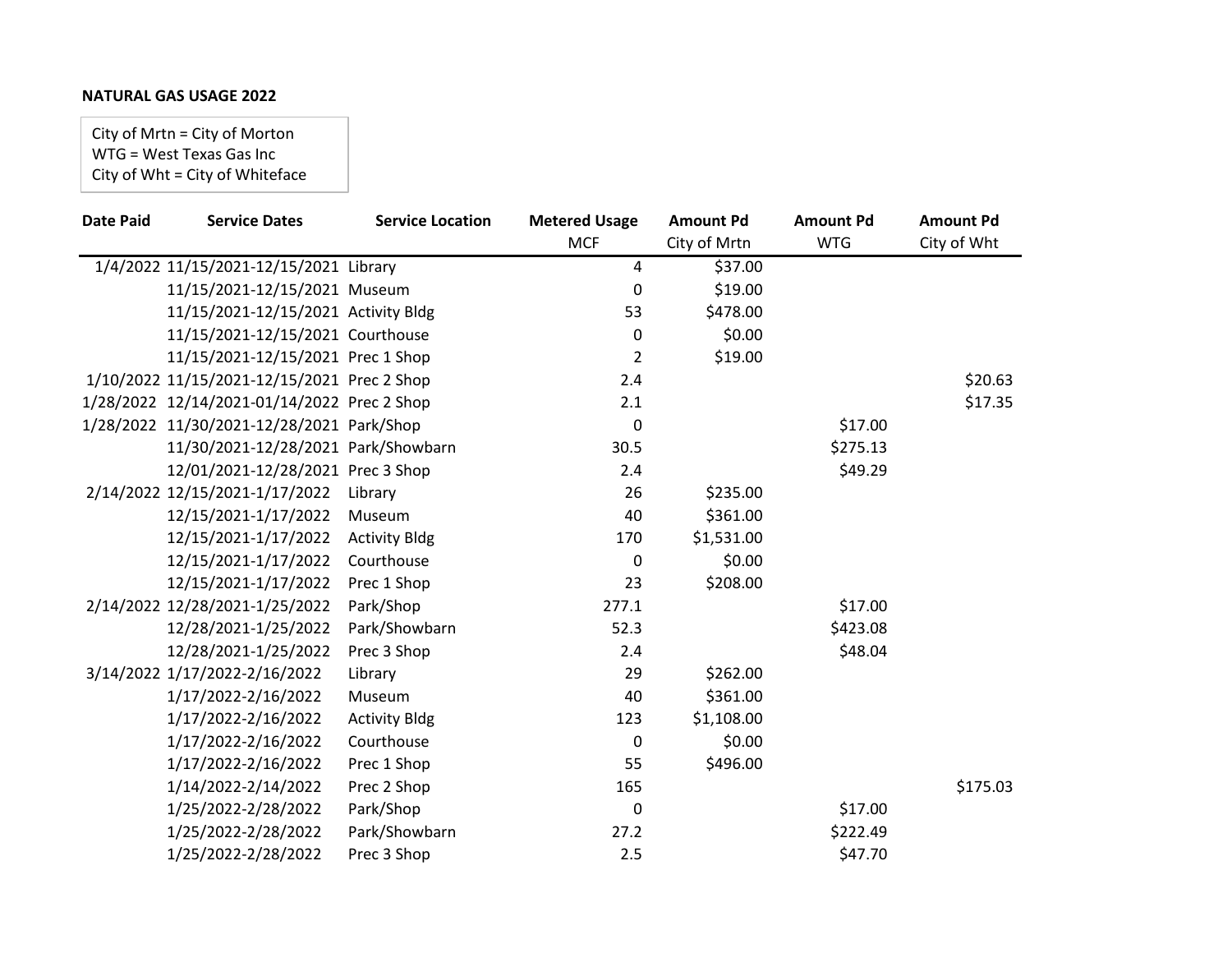# **NATURAL GAS USAGE 2022**

City of Mrtn = City of Morton WTG = West Texas Gas Inc City of Wht = City of Whiteface

| <b>Date Paid</b> | <b>Service Dates</b>          | <b>Service Location</b> | <b>Metered Usage</b> | <b>Amount Pd</b> | <b>Amount Pd</b> | <b>Amount Pd</b> |
|------------------|-------------------------------|-------------------------|----------------------|------------------|------------------|------------------|
|                  |                               |                         | <b>MCF</b>           | City of Mrtn     | <b>WTG</b>       | City of Wht      |
|                  | 4/11/2022 2/14/2022-3/17/2022 | Prec 2 Shop             | 74                   |                  |                  | \$68.09          |
|                  | 2/16/2022-3/15/2022           | Library                 | 21                   | \$190.00         |                  |                  |
|                  | 2/16/2022-3/15/2022           | <b>Museum</b>           | 31                   | \$280.00         |                  |                  |
|                  | 2/16/2022-3/15/2022           | <b>Activity Bldg</b>    | 126                  | \$1,135.00       |                  |                  |
|                  | 2/16/2022-3/15/2022           | Courthouse              | 0                    | \$0.00           |                  |                  |
|                  | 2/16/2022-3/15/2022           | Prec 1 Shop             | 41                   | \$370.00         |                  |                  |
|                  | 4/27/2022 2/28/2022-3/30/2022 | Park/Shop               | 277.1                |                  | \$17.00          |                  |
|                  | 2/28/2022-3/30/2023           | Park/Showbarn           | 7.9                  |                  | \$84.36          |                  |
|                  | 2/28/2022-3/30/2024           | Prec 3 Shop             | 3                    |                  | \$50.64          |                  |